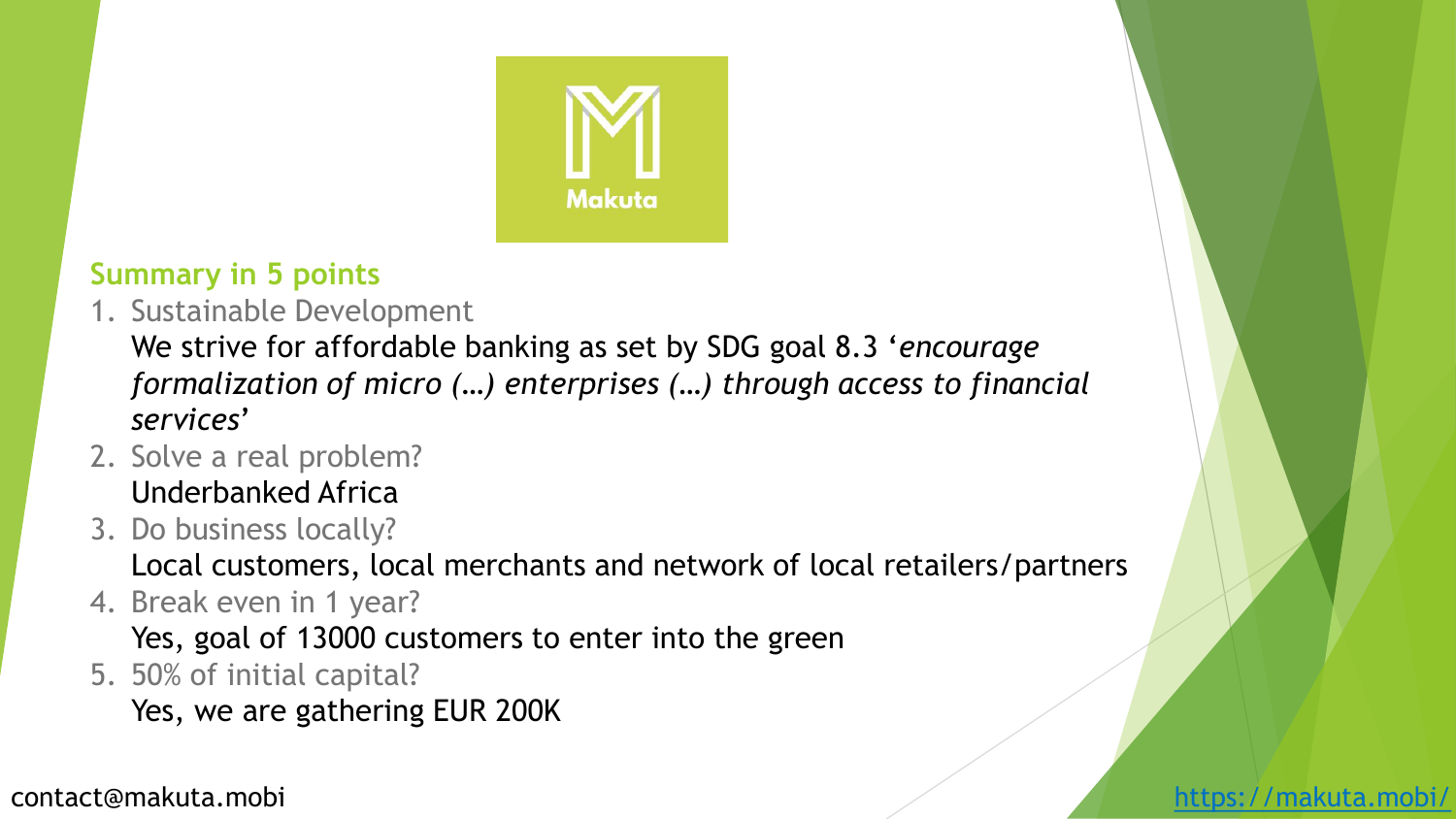# What's the Problem?



#### Africa is heavily unbanked



4

Old fashion incumbent banks not providing (affordable) solutions

Diaspora transfer money to family back home at high costs

2/3 of unbanked adults have a mobile phone



Unbanked shops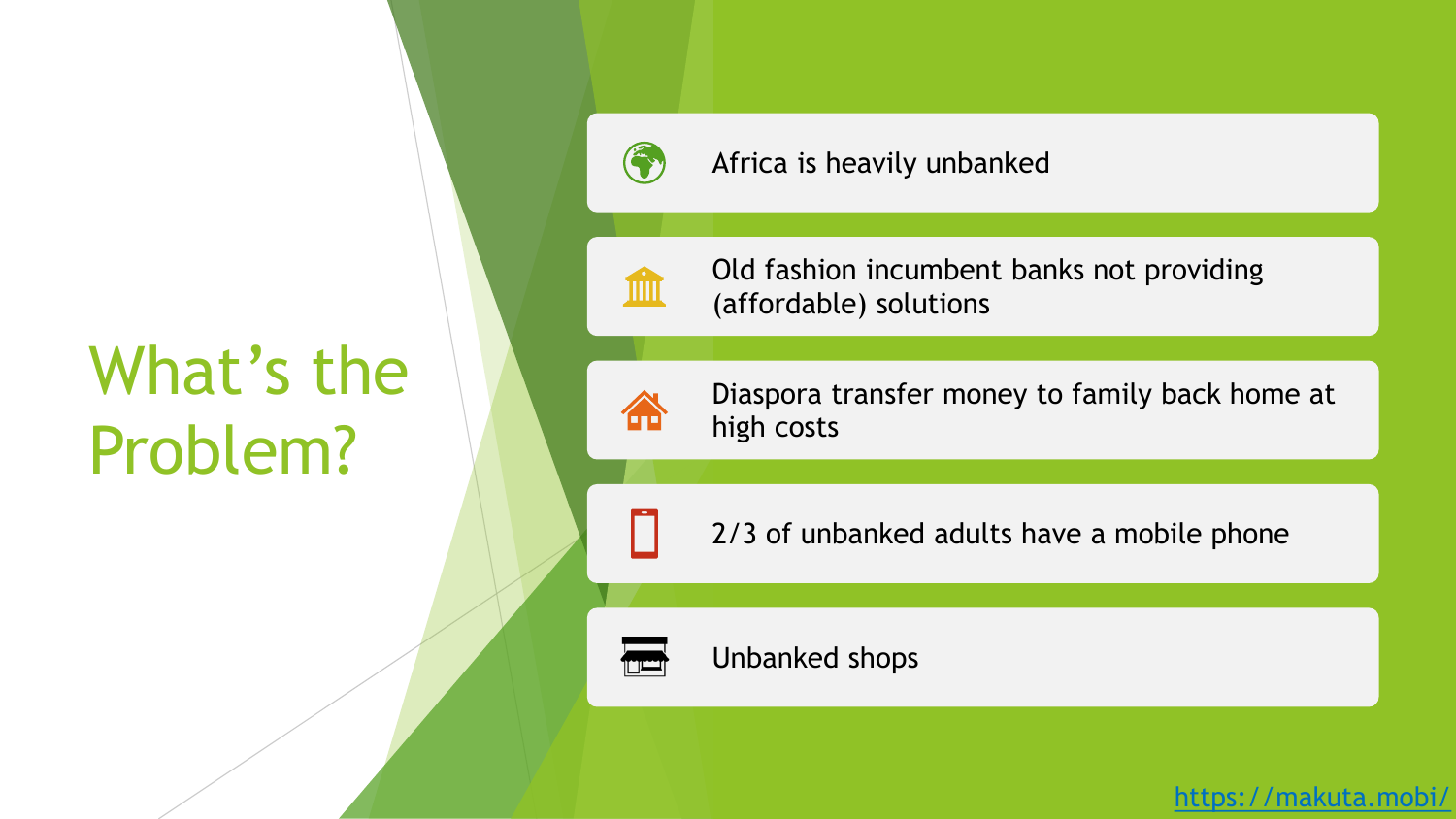### The Market: sub-Saharan diaspora (Belgium)

- 1) Congo DRC with 82000 is the biggest group
- 2) Followed by Cameroon 19000
- 3) Total Market Size in Belgium is 168000



Congo DR Cameroon Rwanda Guinea Ghana Burundi

#### Belgium Segments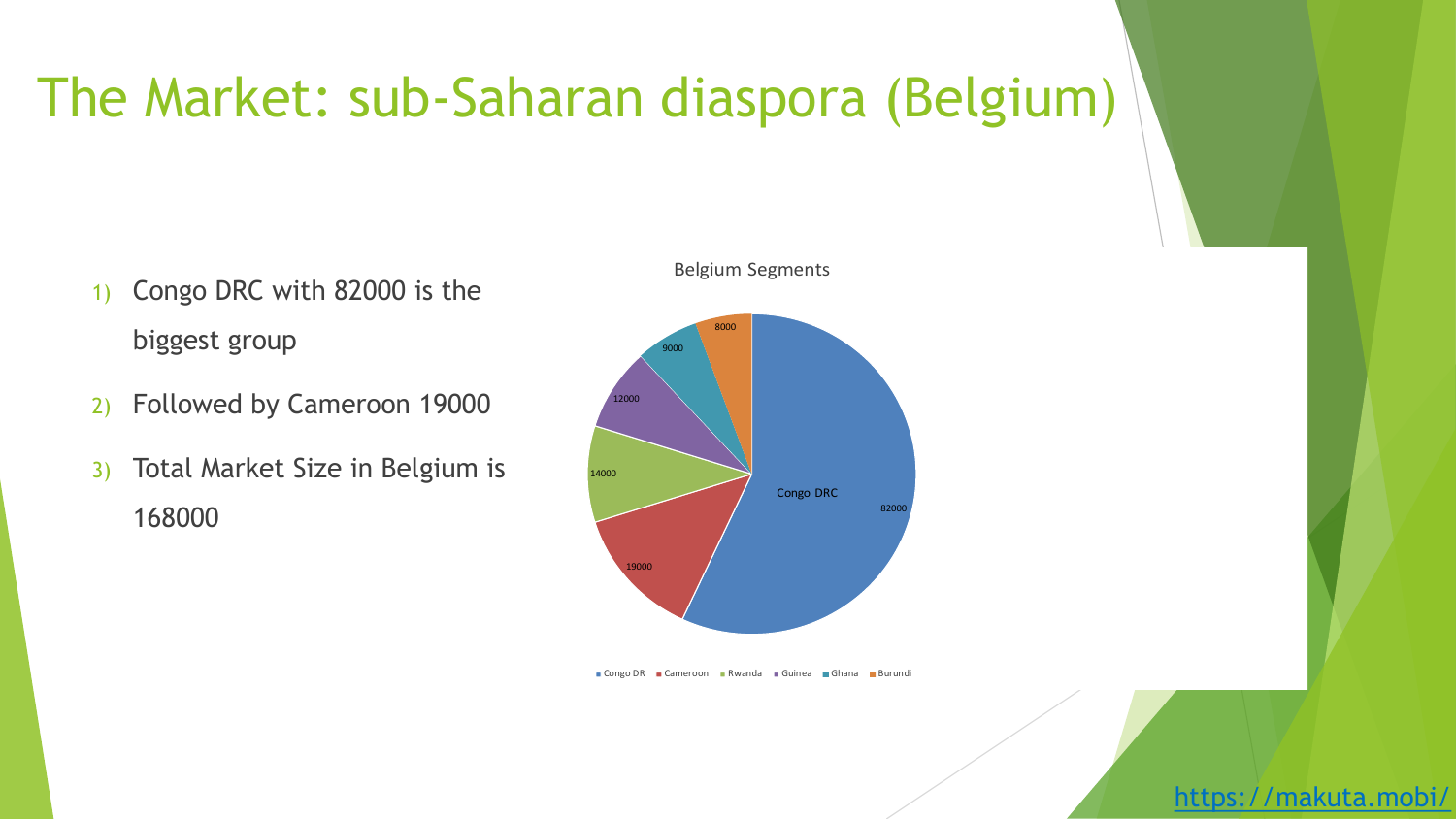## The Market: Africa, Asia mobile owners

**Adults WITHOUT an account owning a mobile phone(2017)**

Two-thirds of unbanked adults have a mobile phone Adults without an account owning a mobile phone, 2017



Sources: Global Findex database; Gallup World Poll 2017.

Note: Data are not displayed for economies where the share of adults without an account is 5 percent or less.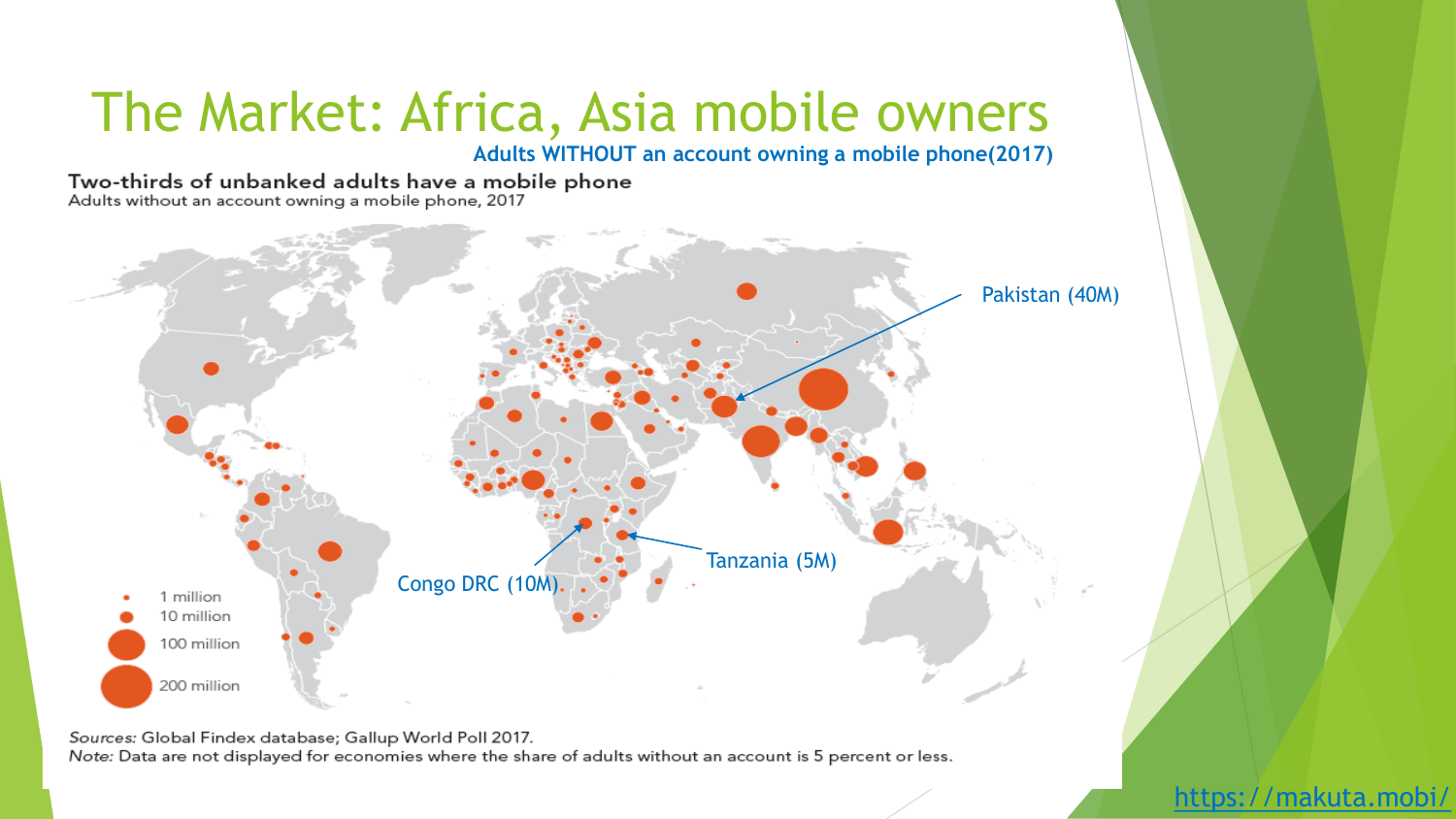### Our Solution: affordable mobile banking!

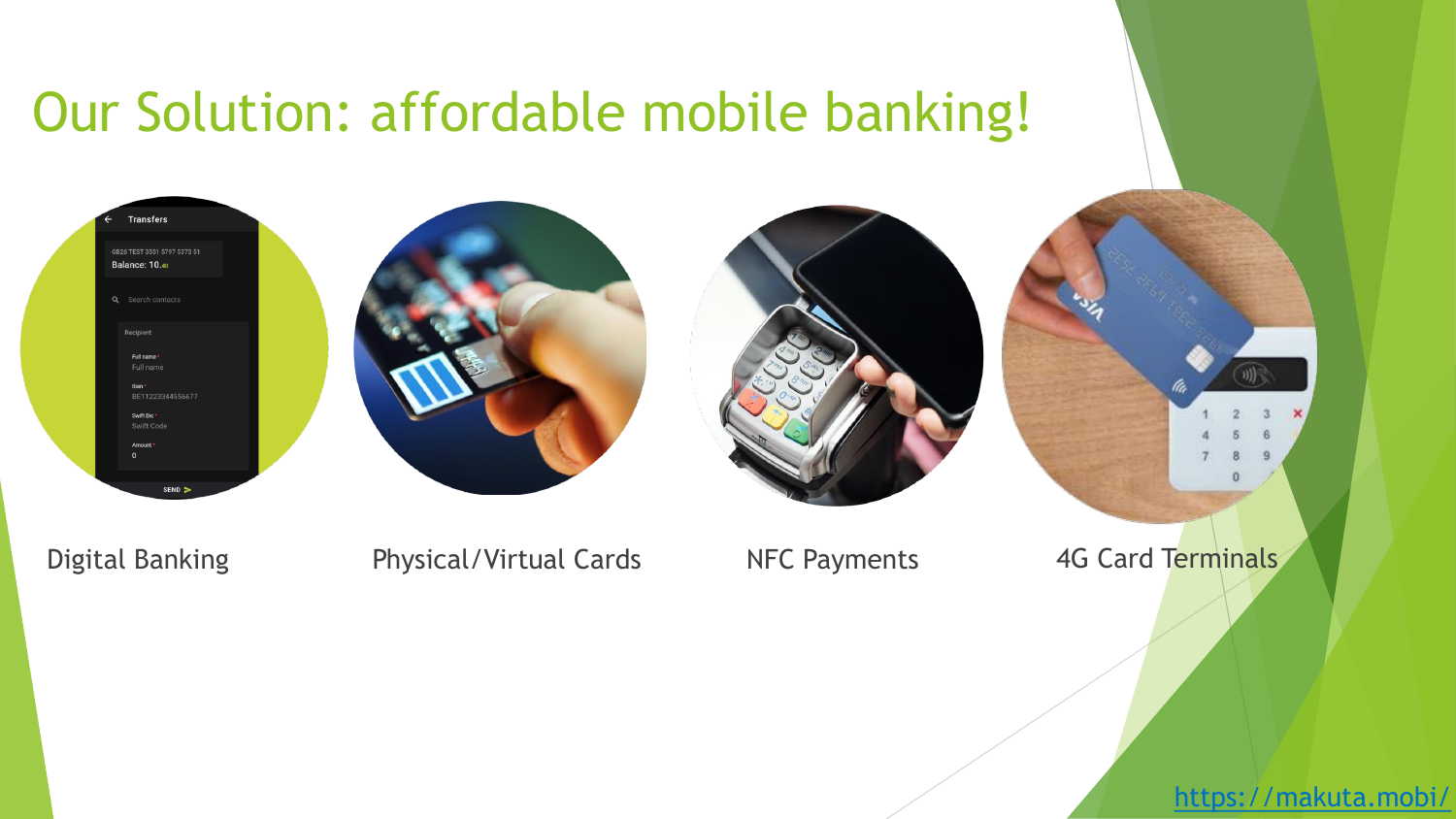### Business Model

#### **Digital First Banking**

#### **Mobile Payments**

- EU license + BaaS provider
- UK license (Brexit…)
- No branches
- Cloud based
- Mobile First (iOS, Android, Windows app)
- Promote Virtual Accounts
- Own ATMs or partner retailers
- NFC
- Intra payments
- FB/WhatsApp
- International
- Online

#### **Revenue streams**

- Cards issuance
- Payments
- ATMs
- Wire transfers
- Remittance
- Merchant accounts
- Card terminals
- Loyalty programs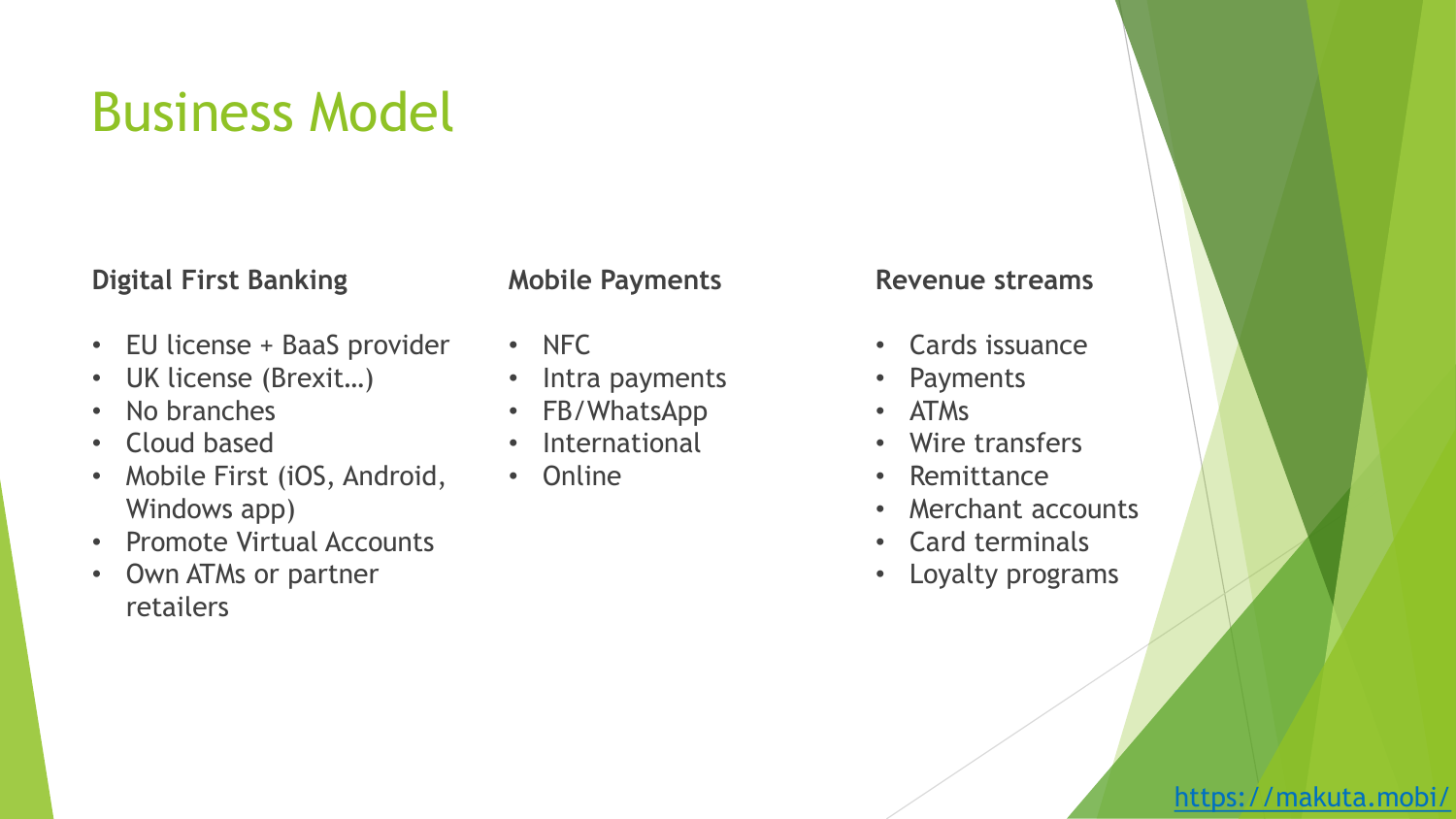### Financials

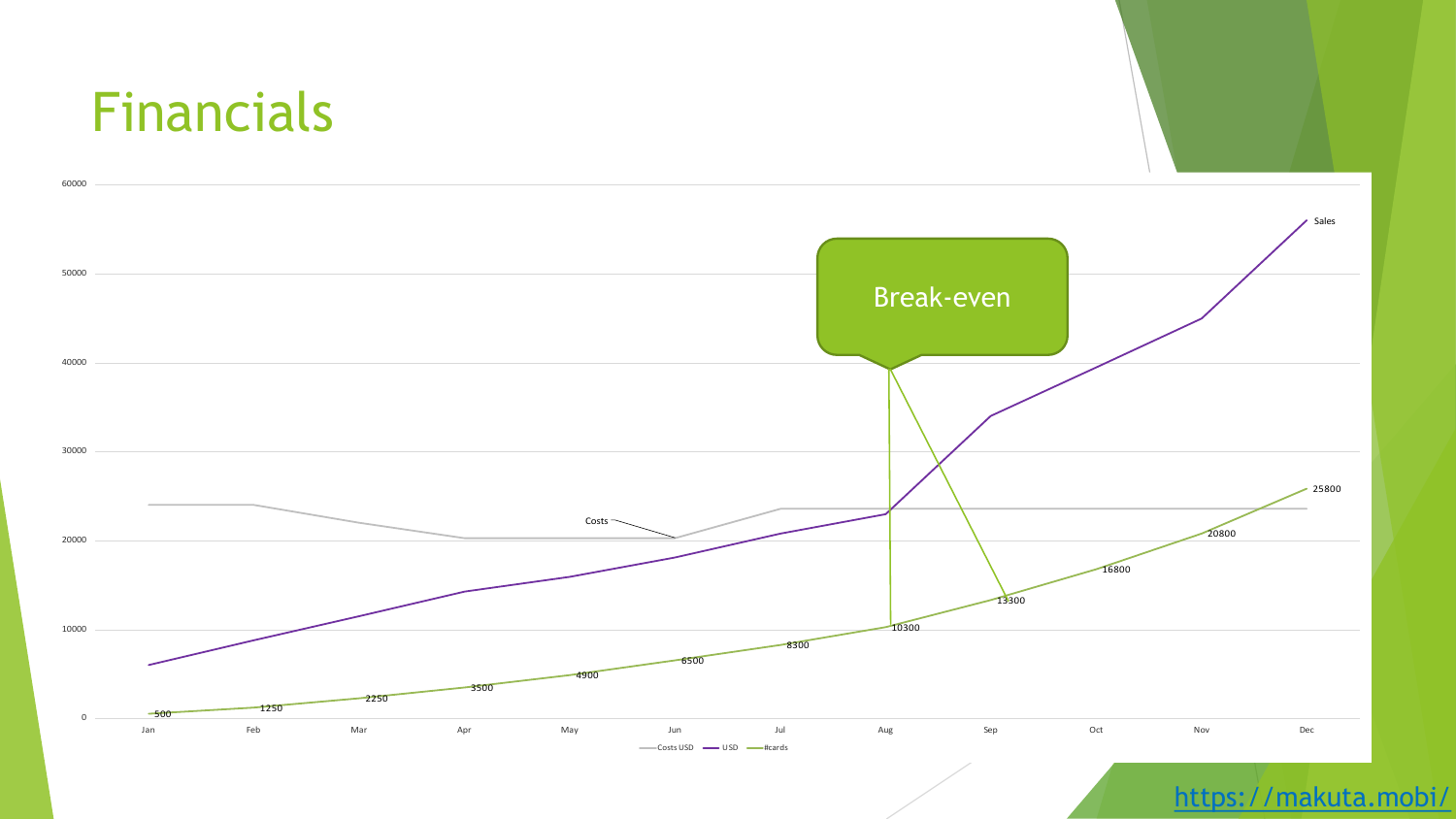### **Competitors**

#### **European Banks**

#### **Rawbank**

+Incumbents +Ancient +Network -Ancient -Costs -No diaspora products +Local player +Number one +Network -Not digital only -Drc Congo only -Costs -No diaspora customers

#### **Equity Bank,Ecobank**

+Kenyan player. +Well financed +Panafrican + Acquired local player -No diaspora -Not digital only -Operating costs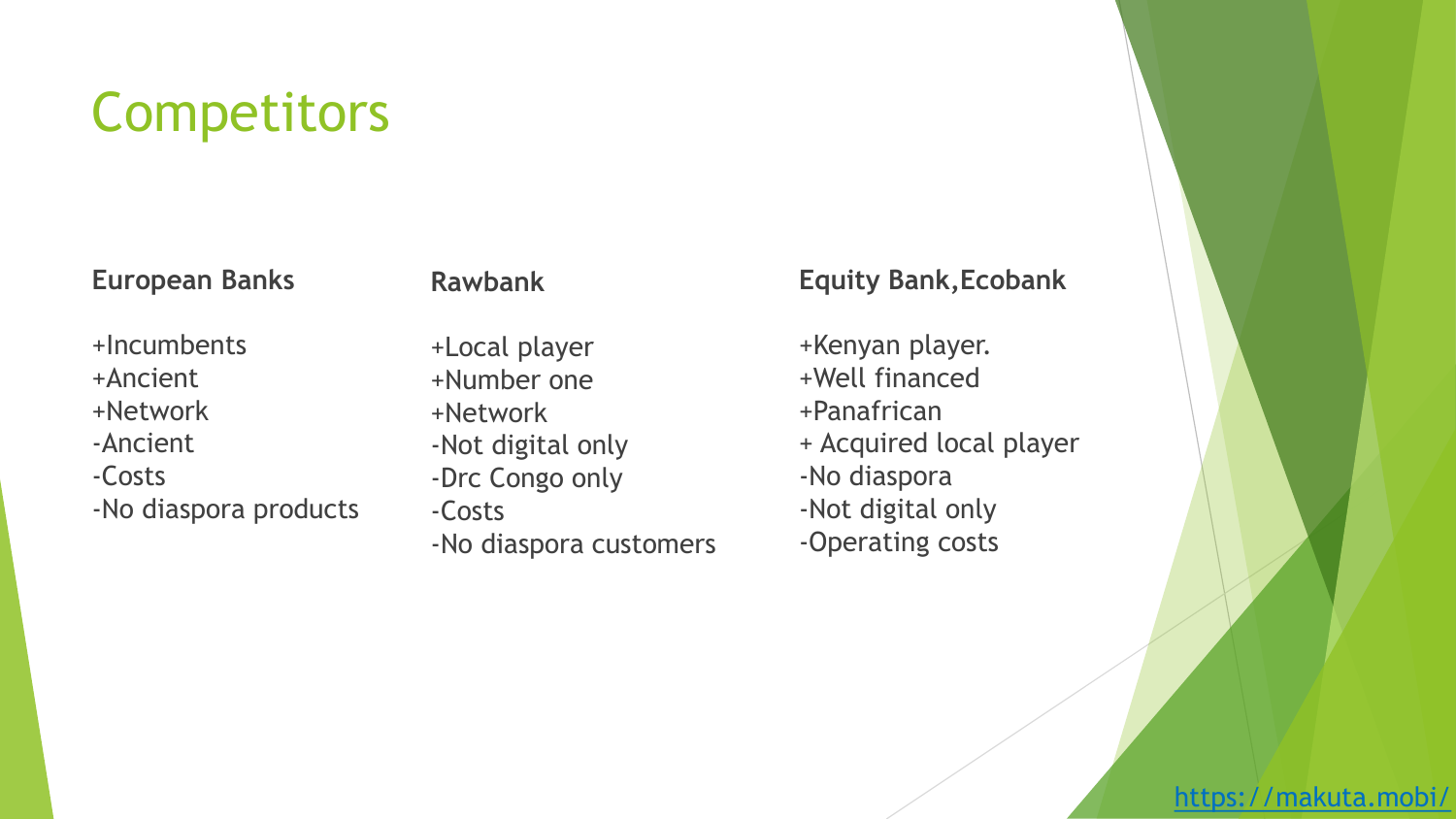### Use of Funds

- 1) Using a BaaS (Bank As A Service) provider + MasterCard setup
- 2) IT: mobile app + Cloud + Security
- 3) Purchase of ATM machines
- 4) Card Terminals (Sumup,iZettle)
- 5) Marketing + Local Partnerships
- 6) 2-4 employees  $(1<sup>st</sup> year)$

TOTAL: 400,000 USD (+/- 400,000 EUR)